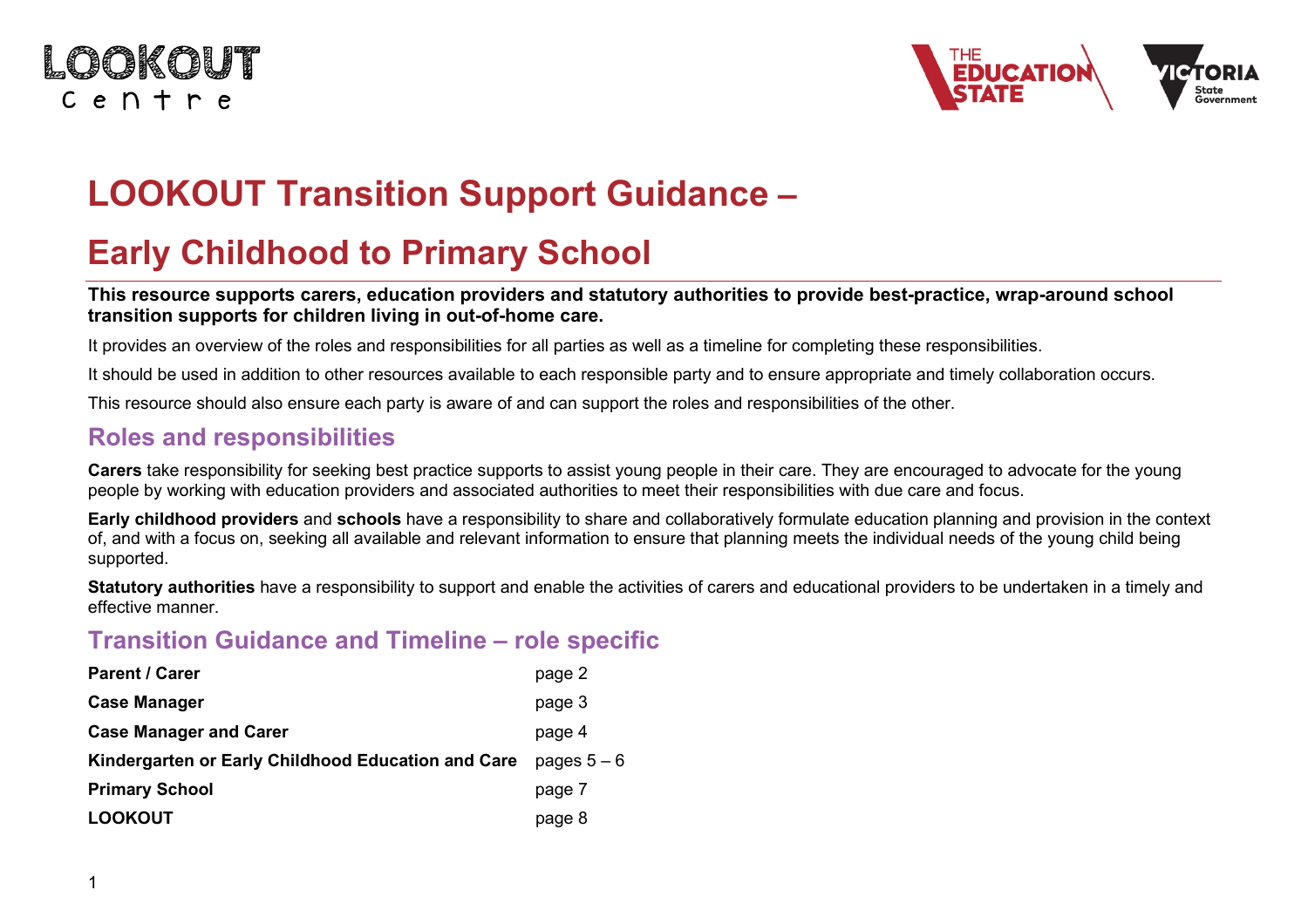

| <b>Transition Guidance and Timeline</b> |                                                                                                                                                                                                                                               |                                                                                                                                                                                                                 |                                                                                                                                                                  |                                                                                                                                                                                                                                                                                                                                                                                                                                                                                                      |                                                                                                                                                                                                                                                                                                                                                                                                                              |  |
|-----------------------------------------|-----------------------------------------------------------------------------------------------------------------------------------------------------------------------------------------------------------------------------------------------|-----------------------------------------------------------------------------------------------------------------------------------------------------------------------------------------------------------------|------------------------------------------------------------------------------------------------------------------------------------------------------------------|------------------------------------------------------------------------------------------------------------------------------------------------------------------------------------------------------------------------------------------------------------------------------------------------------------------------------------------------------------------------------------------------------------------------------------------------------------------------------------------------------|------------------------------------------------------------------------------------------------------------------------------------------------------------------------------------------------------------------------------------------------------------------------------------------------------------------------------------------------------------------------------------------------------------------------------|--|
| <b>Role</b>                             | Kindergarten                                                                                                                                                                                                                                  | <b>School</b>                                                                                                                                                                                                   |                                                                                                                                                                  |                                                                                                                                                                                                                                                                                                                                                                                                                                                                                                      |                                                                                                                                                                                                                                                                                                                                                                                                                              |  |
|                                         | Term 1                                                                                                                                                                                                                                        | Term 2                                                                                                                                                                                                          | Term 3                                                                                                                                                           | Term 4                                                                                                                                                                                                                                                                                                                                                                                                                                                                                               | Term 1                                                                                                                                                                                                                                                                                                                                                                                                                       |  |
| Carer /<br><b>Parent</b>                | □Refer to <b>Early Childhood</b><br>Agreement for Children in<br>Out-of-Home Care to<br>become familiar with<br>responsibilities of<br>stakeholders.<br>$\Box$ Support case manager to<br>begin steps on How to<br>choose a school and enrol. | $\Box$ Notify kindergarten of<br>school enrolment, once<br>known.<br>$\Box$ Assist the teacher to<br>develop a Term 3 plan for<br>learning and development, if<br>a developmental delay has<br>been identified. | $\Box$ Refer to Starting primary<br>school guide.<br>$\Box$ Support child to attend all<br>transition activities scheduled<br>by the kindergarten and<br>school. | $\Box$ Contribute to the<br><b>Transition Learning and</b><br><b>Development Statement</b><br>(TLDS) and return to the<br>kindergarten.<br>$\Box$ Support child to attend<br>all transition activities<br>scheduled by the<br>kindergarten and school.<br>$\Box$ Attend Prep information<br>sessions conducted by<br>the school.<br>$\Box$ Complete book list<br>order, organise uniform<br>and device requirements<br>□ Utilise State Schools'<br>Relief funding for uniform<br>needs, if required. | $\Box$ Support punctual and<br>regular school<br>attendance.<br>$\Box$ Support participation in<br>Prep assessment<br>sessions.<br>□ Refer to Out-of-Home<br><b>Care Education</b><br><b>Commitment: A</b><br><b>Partnering Agreement to</b><br>become familiar with<br>stakeholder<br>responsibilities.<br>□ Submit Camps, Sports<br>and Excursions Fund<br>application form to school<br>before the last day of<br>Term 2. |  |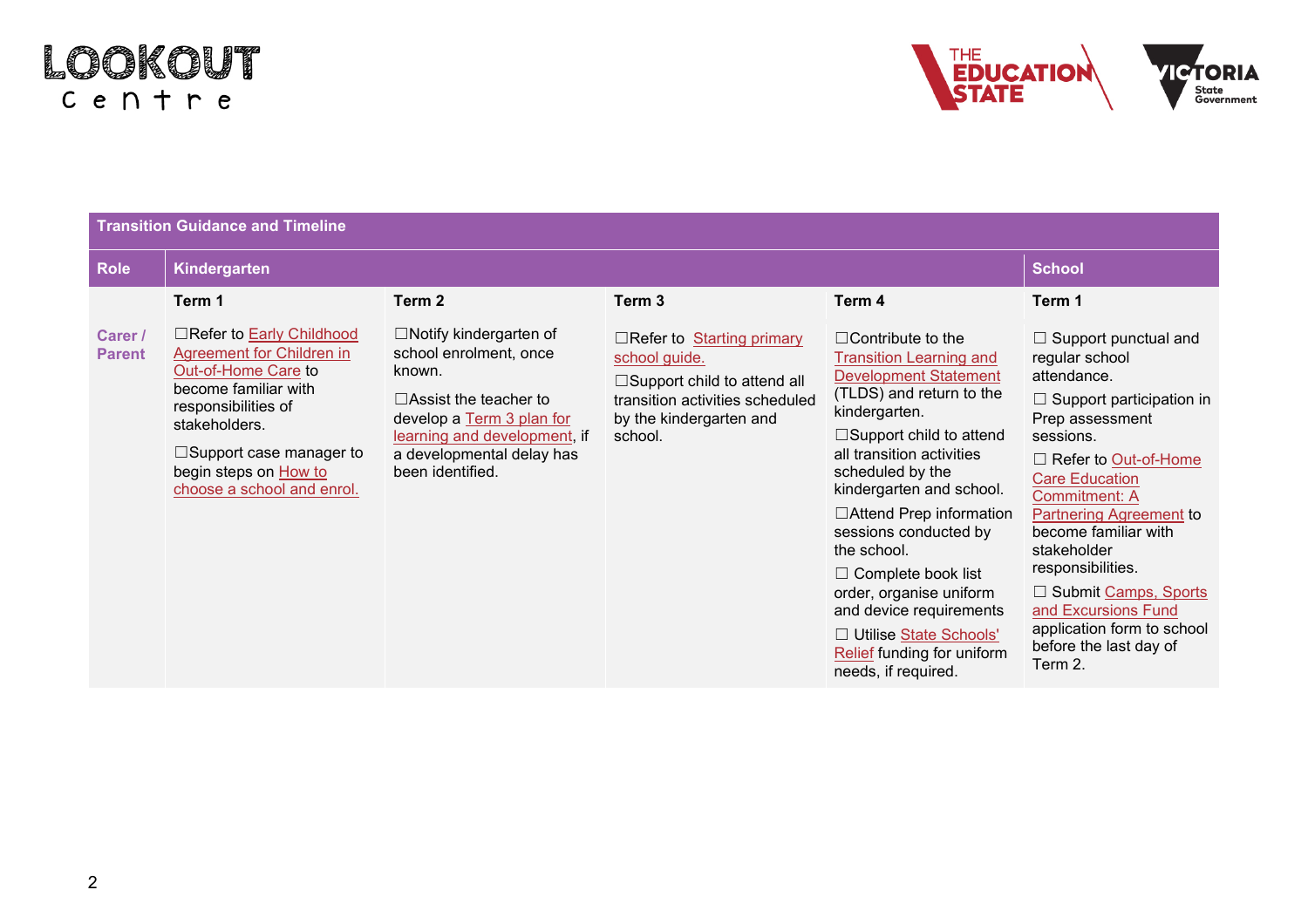

| <b>Transition Guidance and Timeline</b>                                                                                                                                                                                            |                                                                                                                                                                                                                                                                                                                                                                                                                                                                                                                                                                                                                                                                                                                                                                                                                                                                                               |                                                                                                                                                                                                                                                                                                                                                                                                                                                          |                                                                                                                                                                                                                          |                                                                                                                    |                                                                                                                                                                                                                                                                                                                           |  |
|------------------------------------------------------------------------------------------------------------------------------------------------------------------------------------------------------------------------------------|-----------------------------------------------------------------------------------------------------------------------------------------------------------------------------------------------------------------------------------------------------------------------------------------------------------------------------------------------------------------------------------------------------------------------------------------------------------------------------------------------------------------------------------------------------------------------------------------------------------------------------------------------------------------------------------------------------------------------------------------------------------------------------------------------------------------------------------------------------------------------------------------------|----------------------------------------------------------------------------------------------------------------------------------------------------------------------------------------------------------------------------------------------------------------------------------------------------------------------------------------------------------------------------------------------------------------------------------------------------------|--------------------------------------------------------------------------------------------------------------------------------------------------------------------------------------------------------------------------|--------------------------------------------------------------------------------------------------------------------|---------------------------------------------------------------------------------------------------------------------------------------------------------------------------------------------------------------------------------------------------------------------------------------------------------------------------|--|
| <b>Role</b>                                                                                                                                                                                                                        | Kindergarten                                                                                                                                                                                                                                                                                                                                                                                                                                                                                                                                                                                                                                                                                                                                                                                                                                                                                  | <b>School</b>                                                                                                                                                                                                                                                                                                                                                                                                                                            |                                                                                                                                                                                                                          |                                                                                                                    |                                                                                                                                                                                                                                                                                                                           |  |
|                                                                                                                                                                                                                                    | Term 1                                                                                                                                                                                                                                                                                                                                                                                                                                                                                                                                                                                                                                                                                                                                                                                                                                                                                        | Term <sub>2</sub>                                                                                                                                                                                                                                                                                                                                                                                                                                        | Term <sub>3</sub>                                                                                                                                                                                                        | Term 4                                                                                                             | Term 1                                                                                                                                                                                                                                                                                                                    |  |
| <b>Case Manager</b><br>• Department<br>of Family,<br>Fairness and<br>Housing<br>Aboriginal<br>Children in<br>Aboriginal<br>Care<br>Community<br>Service<br>Organisation<br>• Aboriginal<br>Community<br>Controlled<br>Organisation | $\Box$ Begin steps in Early<br>Childhood Agreement for<br>Children in Out-of-Home Care<br>Appendix 6 - Roles and<br>Responsibilities, for case<br>manager responsibilities.<br>□ Inform LOOKOUT Early<br><b>Childhood Learning Advisor</b><br>(ECLA) at your local LOOKOUT<br>Centre where the child is<br>attending kindergarten.<br>$\Box$ Request an educational<br>consultation with ECLA if age<br>eligible child is not attending<br>kindergarten.<br>□ Advise carers ECLA may<br>contact kindergarten regarding<br>transition planning and support.<br>□ Attend Program Support<br><b>Group</b> (PSG) meeting at<br>kindergarten to create goals for<br>the child's Individual Learning<br>$Plan$ (ILP) – invite ECLA and<br>other key professionals where<br>applicable.<br>$\Box$ Facilitate and monitor NDIS<br><b>Early Childhood Early</b><br>Intervention referral, if required. | $\Box$ Complete enrolment<br>process with<br><b>Designated</b><br><b>Neighbourhood School</b><br>(DNS) or<br>non-government school<br>and provide required<br>enrolment<br>documentation including<br>a copy of:<br>• court order<br>• birth certificate<br>• immunisation<br>certificate.<br>$\Box$ Support child's<br>engagement with<br>transition activities in<br>school and complete<br>enrolment process.<br>□Notify ECLA of school<br>enrolment. | $\Box$ Inform school who has the<br>legal guardianship to sign<br>documents and provide<br>consent.<br>$\Box$ Communicate<br>trauma-informed transition<br>goals from the kindergarten<br>ILP to the school as required. | $\Box$ Work in partnership<br>with the child, carer,<br>and teacher to include<br>relevant information in<br>TLDS. | $\Box$ Begin steps in<br>Out-of-Home Care Education<br><b>Commitment: A Partnering</b><br>Agreement Appendix 2 - case<br>manager responsibilities<br>checklist.<br>$\Box$ Inform school of family<br>contact schedule and any<br>changes in circumstance for<br>the child, for example legal<br>guardianship and consent. |  |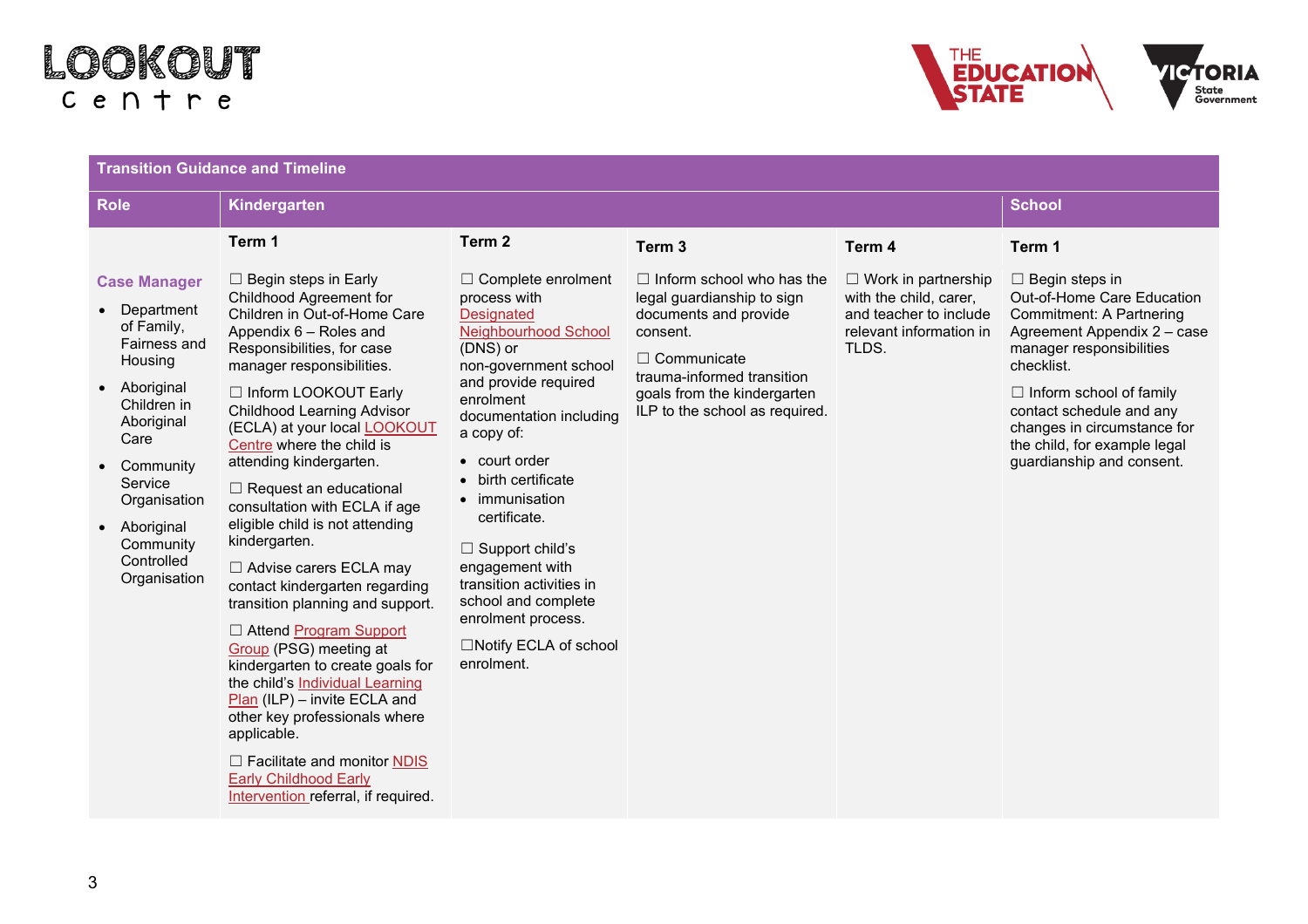

| <b>Transition Guidance and Timeline</b>       |                                                                                                                                                                                                                                                                                                                                                                                                                                                                                                                                                                                                                                    |                                                                                                                                                                                                             |                                                                                                                                                                                                |                                                                                                                                                                                                       |                                                                                                                                                                                                                                                                                                                                            |  |
|-----------------------------------------------|------------------------------------------------------------------------------------------------------------------------------------------------------------------------------------------------------------------------------------------------------------------------------------------------------------------------------------------------------------------------------------------------------------------------------------------------------------------------------------------------------------------------------------------------------------------------------------------------------------------------------------|-------------------------------------------------------------------------------------------------------------------------------------------------------------------------------------------------------------|------------------------------------------------------------------------------------------------------------------------------------------------------------------------------------------------|-------------------------------------------------------------------------------------------------------------------------------------------------------------------------------------------------------|--------------------------------------------------------------------------------------------------------------------------------------------------------------------------------------------------------------------------------------------------------------------------------------------------------------------------------------------|--|
| <b>Role</b>                                   | Kindergarten                                                                                                                                                                                                                                                                                                                                                                                                                                                                                                                                                                                                                       | <b>School</b>                                                                                                                                                                                               |                                                                                                                                                                                                |                                                                                                                                                                                                       |                                                                                                                                                                                                                                                                                                                                            |  |
|                                               | Term 1                                                                                                                                                                                                                                                                                                                                                                                                                                                                                                                                                                                                                             | Term <sub>2</sub>                                                                                                                                                                                           | Term <sub>3</sub>                                                                                                                                                                              | Term 4                                                                                                                                                                                                | Term 1                                                                                                                                                                                                                                                                                                                                     |  |
| Case<br><b>Manager</b><br>and<br><b>Carer</b> | $\Box$ Access Find My School to<br>locate the students DNS.<br>Student has guaranteed right to<br>enrol in their DNS. Students can<br>enrol at a different school,<br>however, the priority order of<br>placement will determine<br>whether the application is<br>accepted.<br>□ Support Kindergarten<br>Inclusion Support and/or<br><b>Commonwealth Inclusion</b><br>Support Program (ISP) by<br>providing evidence to the<br>kindergarten, if required.<br>$\Box$ Organise and attend any<br>therapeutic and allied health<br>appointments.<br>$\Box$ Organise a Cultural Plan for<br>Koorie children if not already<br>started. | $\Box$ Attend PSG meeting.<br>$\Box$ Review ILP with PSG.<br>Consider extending or<br>developing further goals, or<br>a possible second year of<br>kindergarten.<br>$\Box$ Commence transition<br>planning. | $\Box$ Attend PSG meeting.<br>$\Box$ Participate in the<br>application process for<br>Program for Students with<br>a Disability (PSD) if<br>applicable, and provide<br>relevant documentation. | $\Box$ Attend Transition<br><b>Student Support Group</b><br>(SSG) meeting at<br>school.<br>$\Box$ Support the child to<br>attend transition<br>program and any<br>additional orientation<br>sessions. | $\Box$ Ensure child has all<br>school requirements:<br>books, stationery, uniform,<br>and device.<br>$\Box$ Attend SSG meeting<br>and support development<br>and implementation of ILP.<br>$\Box$ Complete the School<br><b>Entrant Health</b><br>Questionnaire from DET<br>School Nursing team,<br>ensuring appropriate legal<br>consent. |  |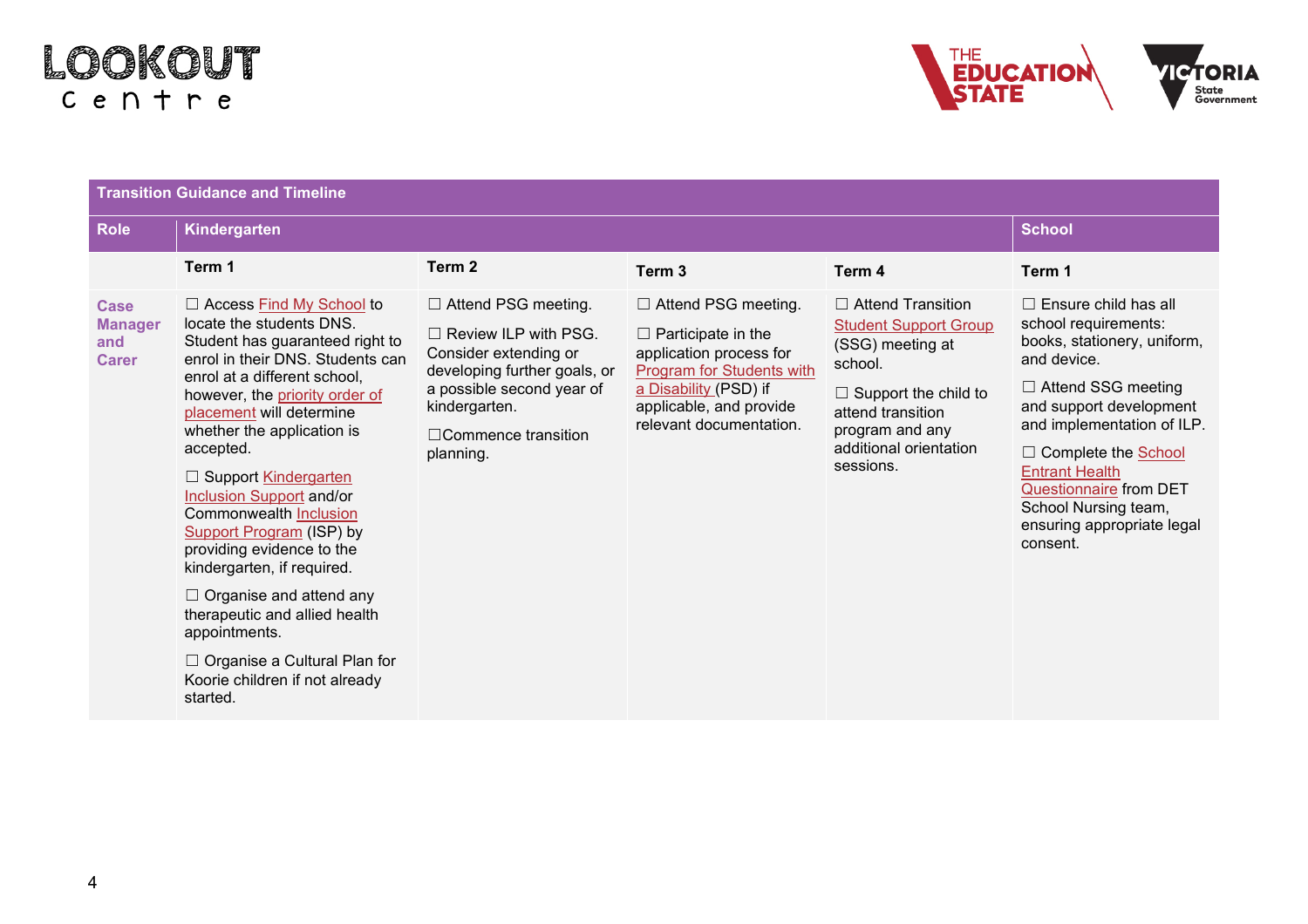

| <b>Transition Guidance and Timeline</b>                                                       |                                                                                                                                                                                                                                                                                                                                                                                                                                                                                                                                                                                                                                                                                                                                                                                                                  |                                                                                                                                                                                                                                                                                                                                                                                                                                                                                                                                                                                                                                                              |                                                                                                                                                                                                                                                                                                                                                                                                                                                                                                                                                                                                                                                                                                               |                                                                                                                                                                                                                                                                                                                                                                                                                                                                                                                                                                                                                                                                |                                                                              |  |  |
|-----------------------------------------------------------------------------------------------|------------------------------------------------------------------------------------------------------------------------------------------------------------------------------------------------------------------------------------------------------------------------------------------------------------------------------------------------------------------------------------------------------------------------------------------------------------------------------------------------------------------------------------------------------------------------------------------------------------------------------------------------------------------------------------------------------------------------------------------------------------------------------------------------------------------|--------------------------------------------------------------------------------------------------------------------------------------------------------------------------------------------------------------------------------------------------------------------------------------------------------------------------------------------------------------------------------------------------------------------------------------------------------------------------------------------------------------------------------------------------------------------------------------------------------------------------------------------------------------|---------------------------------------------------------------------------------------------------------------------------------------------------------------------------------------------------------------------------------------------------------------------------------------------------------------------------------------------------------------------------------------------------------------------------------------------------------------------------------------------------------------------------------------------------------------------------------------------------------------------------------------------------------------------------------------------------------------|----------------------------------------------------------------------------------------------------------------------------------------------------------------------------------------------------------------------------------------------------------------------------------------------------------------------------------------------------------------------------------------------------------------------------------------------------------------------------------------------------------------------------------------------------------------------------------------------------------------------------------------------------------------|------------------------------------------------------------------------------|--|--|
| <b>Role</b>                                                                                   | Kindergarten                                                                                                                                                                                                                                                                                                                                                                                                                                                                                                                                                                                                                                                                                                                                                                                                     |                                                                                                                                                                                                                                                                                                                                                                                                                                                                                                                                                                                                                                                              |                                                                                                                                                                                                                                                                                                                                                                                                                                                                                                                                                                                                                                                                                                               |                                                                                                                                                                                                                                                                                                                                                                                                                                                                                                                                                                                                                                                                |                                                                              |  |  |
|                                                                                               | Term 1                                                                                                                                                                                                                                                                                                                                                                                                                                                                                                                                                                                                                                                                                                                                                                                                           | Term <sub>2</sub>                                                                                                                                                                                                                                                                                                                                                                                                                                                                                                                                                                                                                                            | Term <sub>3</sub>                                                                                                                                                                                                                                                                                                                                                                                                                                                                                                                                                                                                                                                                                             | Term 4                                                                                                                                                                                                                                                                                                                                                                                                                                                                                                                                                                                                                                                         | Term 1                                                                       |  |  |
| Kindergarten<br><b>or</b><br><b>Early</b><br><b>Childhood</b><br><b>Education</b><br>and Care | $\Box$ Engage previous<br>teacher/educator to identify<br>enablers and barriers to<br>access and inclusion.<br>$\Box$ Begin steps in <b>Early</b><br><b>Childhood Agreement for</b><br>Children in Out-of-Home Care<br>Appendix 6 - Roles and<br>Responsibilities, for<br>kindergarten/Early Childhood<br>Education and Care (ECEC)<br>service responsibilities.<br>$\Box$ Inform case manager/carer<br>of fees, funding, and subsidies<br>to support participation.<br>$\Box$ Record details about child's<br>support needs and<br>out-of-home care status in<br>Kindergarten Information<br>Management System (KIM).<br>$\Box$ Schedule a Program<br>Support Group (PSG)<br>meeting. Invite DET Koorie<br><b>Engagement Support Officer</b><br>(KESO) if child is Aboriginal or<br>Torres Strait Islander, and | □ Schedule a Program<br>Support Group (PSG) meeting:<br>$\bullet$ review ILP<br>discuss suitability of second<br>year of kindergarten, if<br>applicable.<br>$\Box$ Consult with PSFO<br>(if required), and if there are<br>still concerns, request an<br>educational consultation with<br>ECLA.<br>$\Box$ Develop a Term 3 plan for<br>learning and development<br>with the child's carer if a<br>developmental delay has been<br>identified.<br>□ Early Ables assessment<br>where relevant.<br>$\Box$ Plan an enhanced trauma<br>informed transition program<br>with the school, as required.<br>$\Box$ Request an educational<br>consultation with ECLA if | $\Box$ Begin steps in Transition: A<br><b>Positive Start to School</b><br>out-of-home care section.<br>$\Box$ Schedule a PSG meeting to<br>review ILP.<br>$\Box$ Commence transition to<br>school planning.<br>$\Box$ Plan an early trauma<br>informed transition program, if<br>required.<br>$\Box$ Complete Term 3 plan for<br>learning and development, if a<br>second year of kindergarten<br>may be required.<br>$\Box$ Request an educational<br>consultation with ECLA if<br>developmental delays are<br>identified.<br>$\Box$ Inform ECLA of child in out-<br>of-home care transitioning to<br>school and discuss supports in<br>place.<br>□ Develop Transition Learning<br>and Development Statement | $\Box$ Prompt the school to<br>conduct a Transition Student<br><b>Support Group meeting.</b><br>$\Box$ Plan for and support<br>attendance at school transition<br>program and reciprocal visits.<br>Promote student attendance to<br>carers/case manager.<br>□ Complete TLDS and<br>provide copies to carer, case<br>manager and primary school.<br>$\Box$ Finalise transfer information<br>with school including details<br>about student support needs<br>and Program for Students with<br>Disabilities eligibility.<br>□ Complete Second Year<br><b>Declaration and Exemption</b><br>from School forms, if a second<br>year of kindergarten is<br>required. | $\Box$ Provide<br>further<br>information<br>to the<br>school if<br>required. |  |  |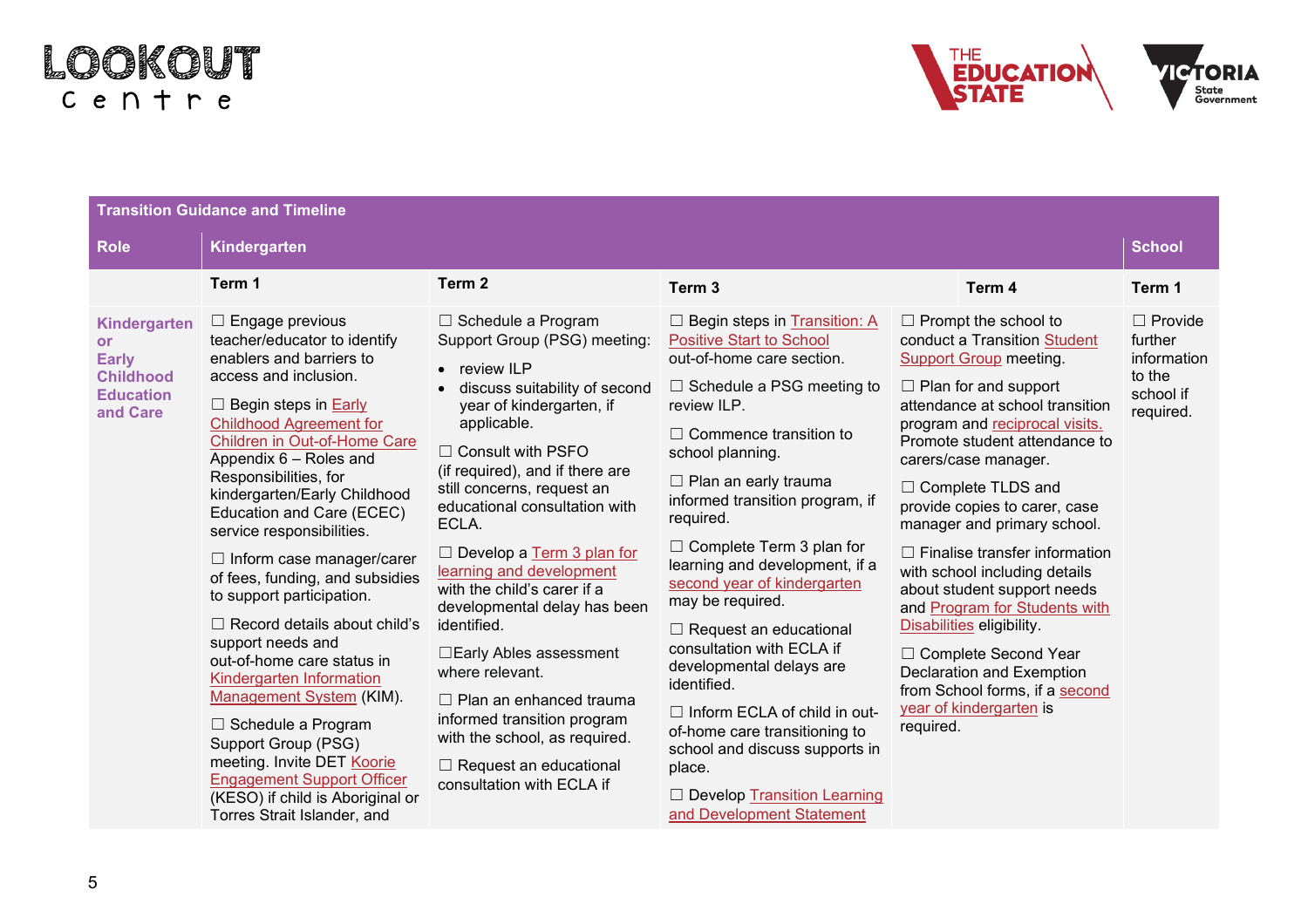#### LOOKOUT  $C$  e  $n + r$  e



[LOOKOUT](https://www.education.vic.gov.au/about/programs/Pages/lookout.aspx) Early Childhood Learning Advisor (ECLA), if required.

developmental delays are identified.

☐ Collaboratively develop a trauma informed [Individual](https://www.education.vic.gov.au/childhood/professionals/health/outofhomecare/Pages/learningplans.aspx)  [Learning Plan](https://www.education.vic.gov.au/childhood/professionals/health/outofhomecare/Pages/learningplans.aspx) (ILP).

□ Apply for Kindergarten [Inclusion Support](https://www.education.vic.gov.au/childhood/professionals/needs/Pages/kinderinclusion.aspx) and/or Commonwealth [Inclusion](https://www.education.gov.au/inclusion-support-program-isp)  [Support Program,](https://www.education.gov.au/inclusion-support-program-isp) if child is eligible.

□ Organise referral to [preschool field officer](https://www.education.vic.gov.au/childhood/professionals/needs/Pages/psfo.aspx) (PSFO) and [Koorie preschool](https://www.education.vic.gov.au/childhood/professionals/needs/Pages/kooriechildcarekinder.aspx#link21)  [assistant](https://www.education.vic.gov.au/childhood/professionals/needs/Pages/kooriechildcarekinder.aspx#link21) (KPSA), if required.

☐ Inform carers/case manager of [Find My School](https://www.findmyschool.vic.gov.au/) to identify Designated Neighbourhood School.

(TLDS) in partnership with child, carer and relevant professionals.

☐ Promote student attendance at school transition program to carers/case manager.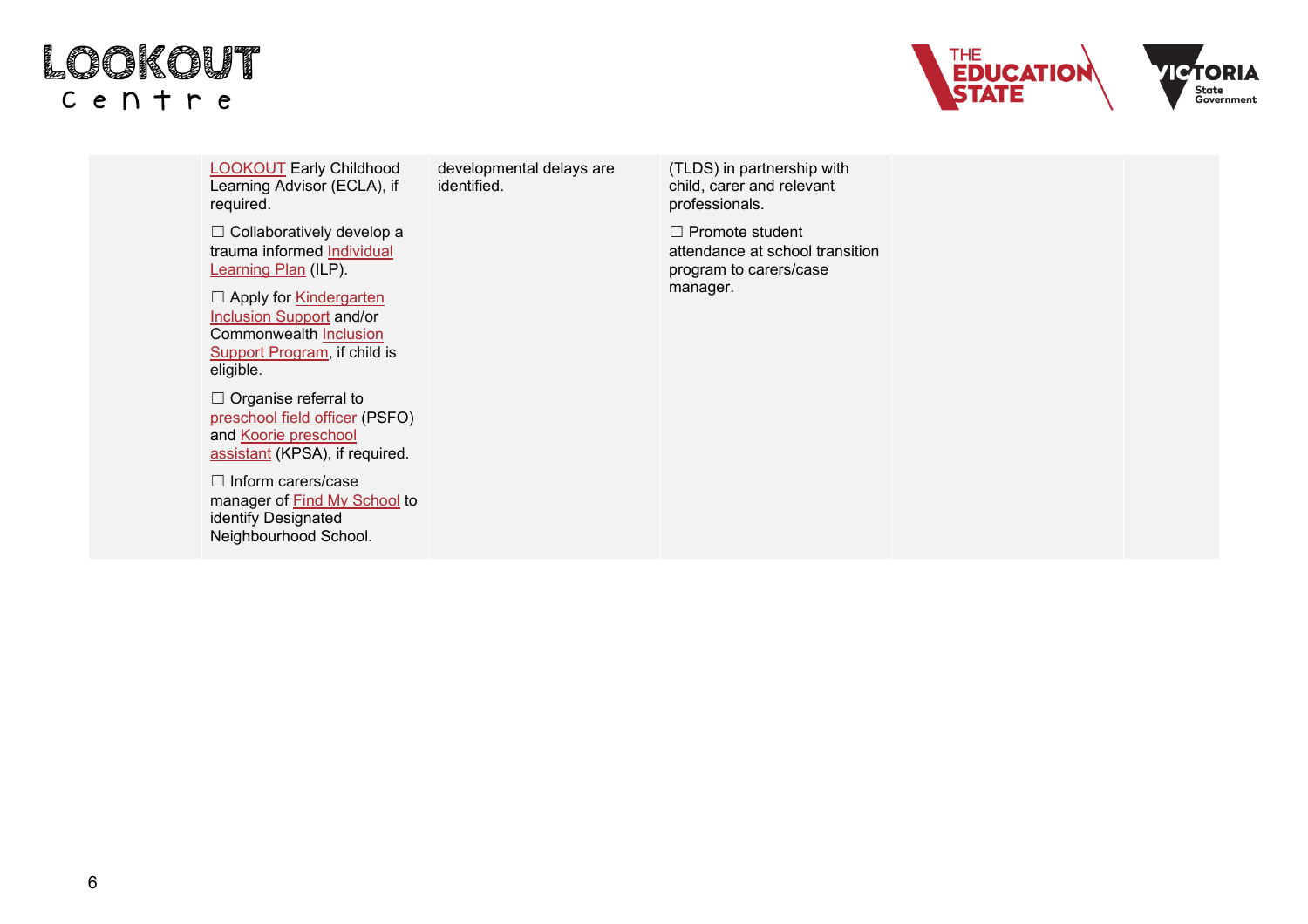### LOOKOUT  $C$  e  $n + r$  e



| <b>Role</b>                     | Kindergarten |        |                                                                                                                                                                                                                                                                                                                                                                                                                                                                                                                                                                                                                                                                             |                                                                                                                                                                                                                                                                                                                                                                                                                                                                                                                                                                                                                                                                                                                                                                                                                                                                                                                                                                                                                                                                                                                                                                      | <b>School</b>                                                                                                                                                                                                                                                                                                                                                                                                                                                                                                                                                                                                                                                                                                                                                                                                                                                                                                                                                     |  |
|---------------------------------|--------------|--------|-----------------------------------------------------------------------------------------------------------------------------------------------------------------------------------------------------------------------------------------------------------------------------------------------------------------------------------------------------------------------------------------------------------------------------------------------------------------------------------------------------------------------------------------------------------------------------------------------------------------------------------------------------------------------------|----------------------------------------------------------------------------------------------------------------------------------------------------------------------------------------------------------------------------------------------------------------------------------------------------------------------------------------------------------------------------------------------------------------------------------------------------------------------------------------------------------------------------------------------------------------------------------------------------------------------------------------------------------------------------------------------------------------------------------------------------------------------------------------------------------------------------------------------------------------------------------------------------------------------------------------------------------------------------------------------------------------------------------------------------------------------------------------------------------------------------------------------------------------------|-------------------------------------------------------------------------------------------------------------------------------------------------------------------------------------------------------------------------------------------------------------------------------------------------------------------------------------------------------------------------------------------------------------------------------------------------------------------------------------------------------------------------------------------------------------------------------------------------------------------------------------------------------------------------------------------------------------------------------------------------------------------------------------------------------------------------------------------------------------------------------------------------------------------------------------------------------------------|--|
|                                 | Term 1       | Term 2 | Term 3                                                                                                                                                                                                                                                                                                                                                                                                                                                                                                                                                                                                                                                                      | Term 4                                                                                                                                                                                                                                                                                                                                                                                                                                                                                                                                                                                                                                                                                                                                                                                                                                                                                                                                                                                                                                                                                                                                                               | Term 1                                                                                                                                                                                                                                                                                                                                                                                                                                                                                                                                                                                                                                                                                                                                                                                                                                                                                                                                                            |  |
| <b>Primary</b><br><b>School</b> |              |        | $\Box$ Begin steps in<br><b>Transition: A Positive</b><br><b>Start to School</b><br>out-of-home care<br>section.<br>$\Box$ Plan and monitor an<br>early transition program<br>for the student if<br>complex needs are<br>identified and additional<br>support is required.<br>Consider completing a<br><b>Program for Students</b><br>with Disabilities (PSD)<br>application.<br>$\Box$ Identify staff<br>professional learning<br>needs and contact<br><b>LOOKOUT Centre for</b><br>information as required.<br>$\Box$ Ensure transition<br>co-ordinator has access<br>to all reports provided by<br>carer/case<br>manager/kindergarten<br>once enrolment is<br>confirmed. | □ Conduct a Transition Student Support Group<br>(SSG) meeting and schedule SSG meeting for Term<br>1. Invite Koorie Engagement Support Officer (KESO)<br>if child is Aboriginal or Torres Strait Islander.<br>$\Box$ Complete PSD application as required:<br>• Request copies of diagnostic reports from<br>carer/case manager<br>• Refer child to Student Support Services (SSS),<br>with carer/case manager (legal guardian) consent.<br>$\Box$ Ensure transition co-ordinator has access to all<br>reports provided by carer/case manager/kindergarten<br>including Transition Learning and Development<br>Statement (TLDS).<br>$\Box$ Plan for and support attendance at transition<br>program or reciprocal visits.<br>$\Box$ Provide carers with textbook list, uniform, and<br>device requirements<br>(if needed).<br>$\Box$ Provide carers/case manager with information on<br>financial supports available through Camps, Sports<br>and Excursions Fund and State Schools' Relief<br>(uniform).<br>$\Box$ Ensure details about student support needs and<br>statutory/court-ordered out-of-home care status<br>recorded on CASES21 (Living Arrangement A). | □ Begin steps in Out-of-Home Care<br><b>Education Commitment: A Partnering</b><br>Agreement Appendix 1 - School<br>Responsibilities Checklist:<br>□Schedule and chair termly SSG meeting<br>□Review and develop an <b>Individual</b><br><b>Education Plan</b><br>□ Allocate a Learning Mentor,<br>□Referral to SSS for an Educational<br><b>Needs Analysis</b><br>□Ensure the CASES21 file lists the child as<br>in statutory/court-ordered out-of-home care<br>(Living Arrangement A)<br>□ Ensure classroom teacher has access to<br>all reports provided by carer/case<br>manager/kindergarten including TLDS<br>$\Box$ Link the child's TLDS to their Insight<br>Assessment Profile as a record of their<br>learning<br>$\Box$ Distribute student support information to<br>relevant school staff (teachers, Education<br>Support staff and student wellbeing)<br>□Ensure Camps, Sports and Excursions<br>Fund form submitted before the last day of<br>Term 2 |  |